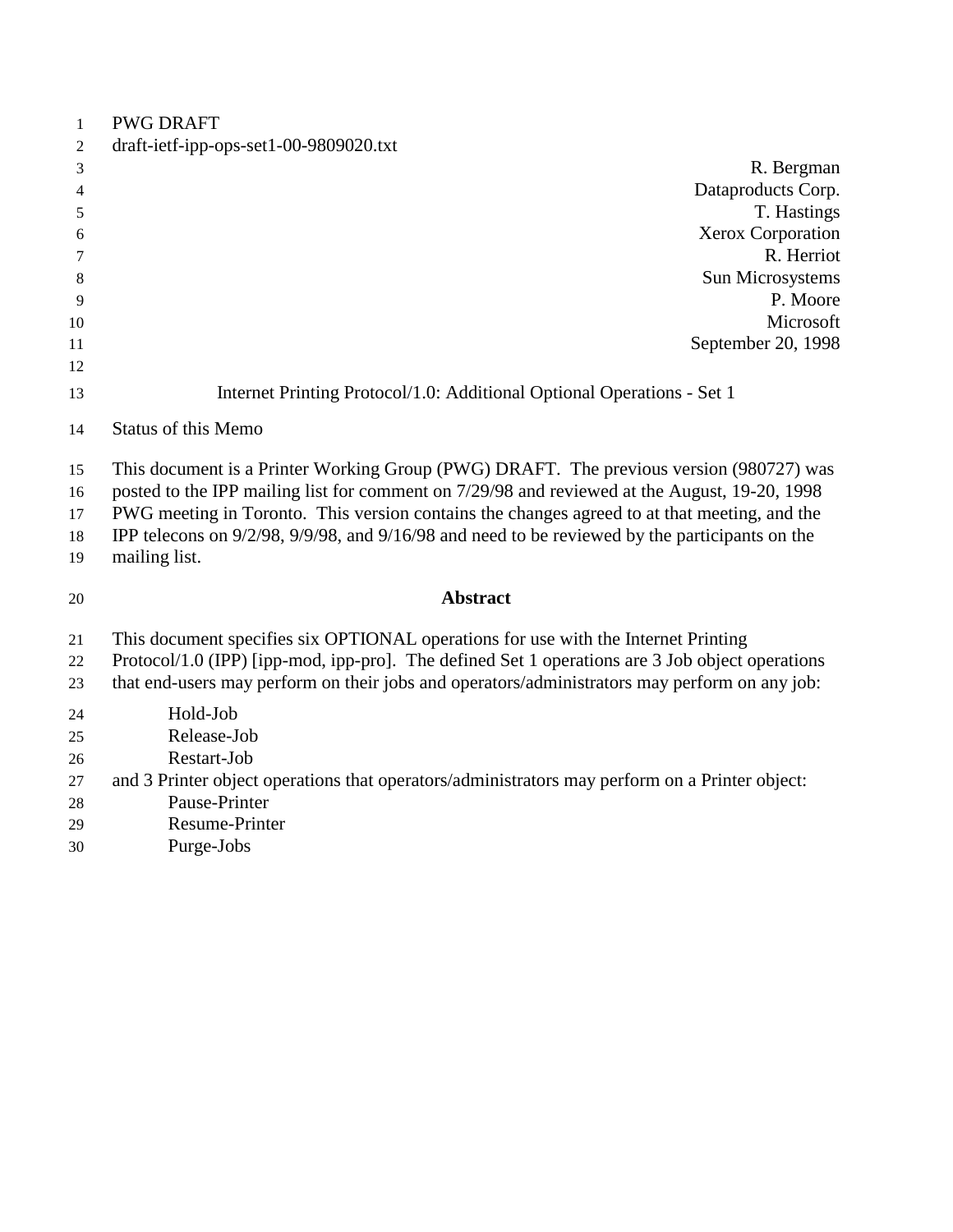| 31 |                                                                                          |   |
|----|------------------------------------------------------------------------------------------|---|
| 32 | <b>Table of Contents</b>                                                                 |   |
| 33 | 1                                                                                        |   |
| 34 | 2                                                                                        |   |
| 35 |                                                                                          |   |
| 36 | 2.1.1                                                                                    |   |
| 37 |                                                                                          |   |
| 38 |                                                                                          |   |
| 39 | Additional "job-state-reasons" and the Job History concept<br>3                          | 7 |
| 40 | 3.1 The "job history" concept                                                            | 7 |
| 41 | 3.2 Add a new 'job-restartable' value to the "job-state-reasons" attribute               | 8 |
| 42 | $\overline{4}$                                                                           |   |
| 43 |                                                                                          |   |
| 44 | Add a new 'moving-to-paused' value to the "printer-state-reasons" attribute  12<br>4.1.1 |   |
| 45 |                                                                                          |   |
| 46 |                                                                                          |   |
| 47 | 5                                                                                        |   |
| 48 | 6                                                                                        |   |
|    |                                                                                          |   |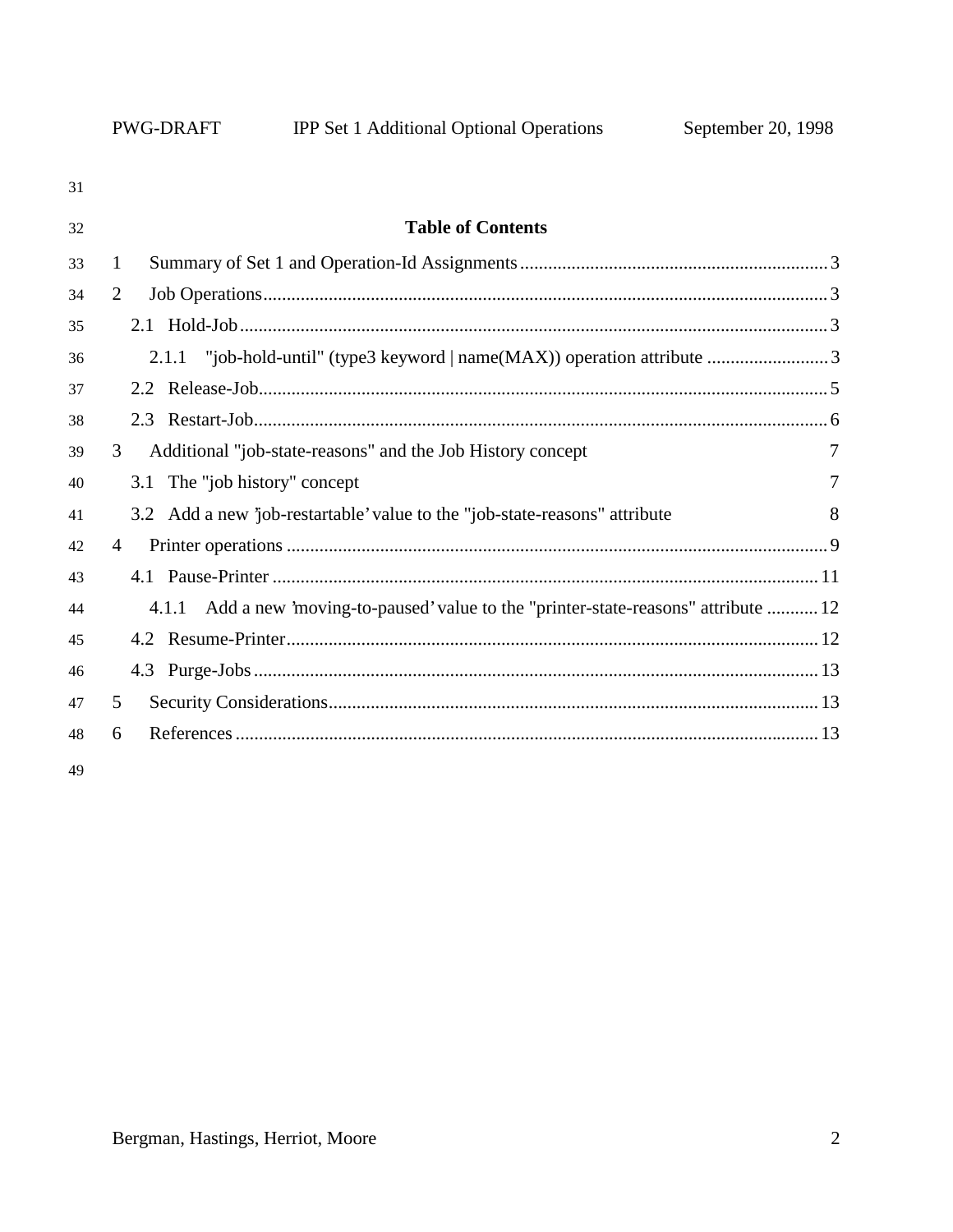# 50 **1 Summary of Set 1 and Operation-Id Assignments**

51 The Set 1 operations are summarized in the following table:

| Operation<br>Name | Operation-<br>Id | Brief description                                                    |  |
|-------------------|------------------|----------------------------------------------------------------------|--|
| Hold-Job          | 0x000C           | Holds a pending job so that it cannot be scheduled for<br>processing |  |
| Release-Job       | 0x000D           | Allows a previously held job to be scheduled for<br>processing       |  |
| Restart-Job       | 0x000E           | Restarts a job as the same job on the same Printer object            |  |
|                   | 0x000F           | Reserved for the future.                                             |  |
| Pause-Printer     | 0x0010           | Stops the device(s) as soon as possible from processing<br>jobs      |  |
| Resume-Printer    | 0x0011           | Resumes the device(s) processing jobs                                |  |
| Purge-Jobs        | 0x0012           | Removes all jobs from the Printer regardless of job state            |  |

- 52 All of the operations in Set 1 are OPTIONAL for an IPP object to support. Unless the
- 53 specification of an OPTIONAL operation requires support of another OPTIONAL operation,
- 54 conforming implementations may support any combination of these operations.

# 55 **2 Job Operations**

56 The job operations in Set 1 are for use by end users on their jobs and by operators and

57 administrators on any jobs. The operation attributes in requests and responses for the job

58 operations are the same as the standard Cancel-Job operation (see [model] 3.3.3). Additional

59 operation attributes are specified that the client MAY supply in a request. In addition, the IPP

60 object MUST return the "job-state" [ipp-mod 4.3.7] attribute and, if supported, the "job-state-

61 reasons" [ipp-mod 4.3.8] attribute in the response as Group 3 Job Attributes in order to indicate

62 the effect of the operation on the job object.

## 63 **2.1 Hold-Job**

64 This operation allows a client to hold a pending job in the queue so that it is not eligible for 65 scheduling. If the Hold-Job operation is supported, then the Release-Job operation MUST be

66 supported, and vice-versa.

## 67 **2.1.1 "job-hold-until" (type3 keyword | name(MAX)) operation attribute**

68 The client OPTIONALLY supplies this attribute. The IPP object MUST support this operation

- 69 attribute in a Hold-Job request, if it supports the "job-hold-until" Job template attribute in create
- 70 operations. See [ipp-mod] section 4.2.2. Otherwise, the IPP object NEED NOT support the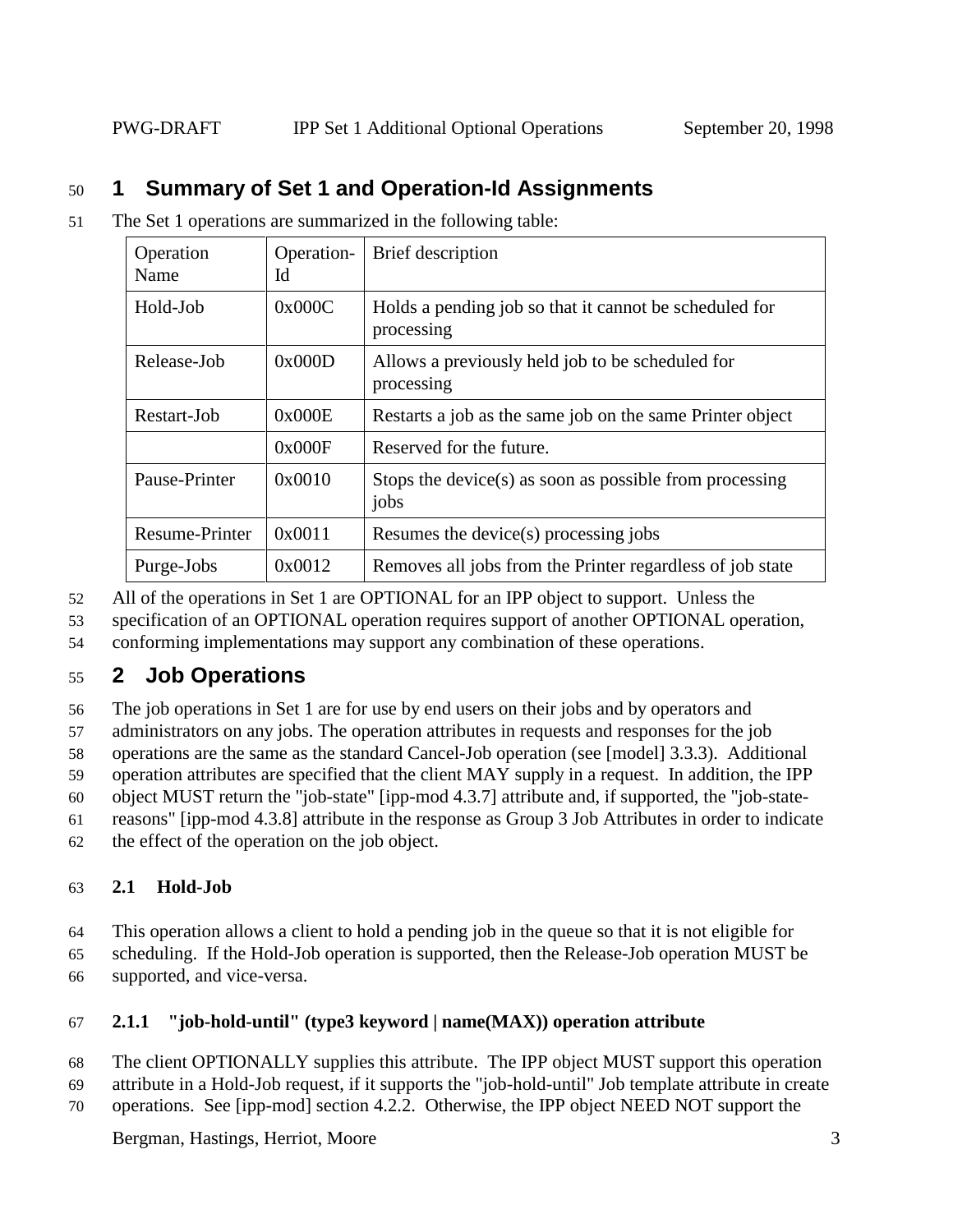"job-hold-until" operation attribute in a Hold-Job request. If supplied and supported, the IPP

object copies the attribute to the Job object, replacing the job's previous "job-hold-until"

attribute, if present, and makes the job a candidate for scheduling during the supplied named time

period.

As with all operations, if the client supplies the "job-hold-until" (or any OPTIONAL) Operation

attribute that is unknown or unsupported or the value is unsupported, the IPP object MUST

accept and perform the operation, ignoring the unknown or unsupported operation attribute and

returning the ignored or unsupported attributes and/or values in Group 2 Unsupported Attributes

- (see [ipp-mod] sections 3.3.3.2 and 16.3.6).
- If the client (1) supplies a value that specifies a time period that has already started or the 'no-
- hold' value [ipp-mod 4.2.2] (meaning don't hold the job) and (2) the IPP object supports the "job-

hold-until" operation attribute and there are no other reasons to hold the job, the IPP object

MUST accept the operation and make the job be a candidate for processing immediately (see

[ipp-mod] Section 4.2.2).

The following new keyword value is defined for use with the "job-hold-until" Job Template

attribute in job create operations and the "job-hold-until" operation attribute in Hold-Job and

Restart-Job operations:

 'indefinite': - the job is held indefinitely, until a client performs a Release-Job or Restart-Job operation

If the client does not supply a "job-hold-until" operation attribute in the request, the IPP object

MUST populate the job object with a "job-hold-until" attribute with the 'indefinite' value (if IPP

object supports the "job-hold-until" attribute) and hold the job indefinitely, until a client performs

- a Release-Job or Restart-Job operation.
- The IPP object SHOULD support the "job-hold-until" Job Template attribute for use in job create

operations with at least the 'indefinite' value, if it supports the Hold-Job operation. Otherwise, a

client cannot create a job and hold it immediately (without picking some supported time period

- in the future).
- The IPP object MUST accept or reject the request based on the job's current state, transition the
- job to the indicated new state, and return the indicated new "job-state" attribute and status code
- as follows:

| Current "job-state" | New "job-state" | IPP object's response status code and action: |
|---------------------|-----------------|-----------------------------------------------|
| 'pending'           | 'pending-held'  | 'successful-ok' See Note 1                    |
| 'pending'           | 'pending'       | 'successful-ok' See Note 2                    |
| 'pending-held'      | 'pending-held'  | 'successful-ok' See Note 1                    |
| 'pending-held'      | 'pending'       | 'successful-ok' See Note 2                    |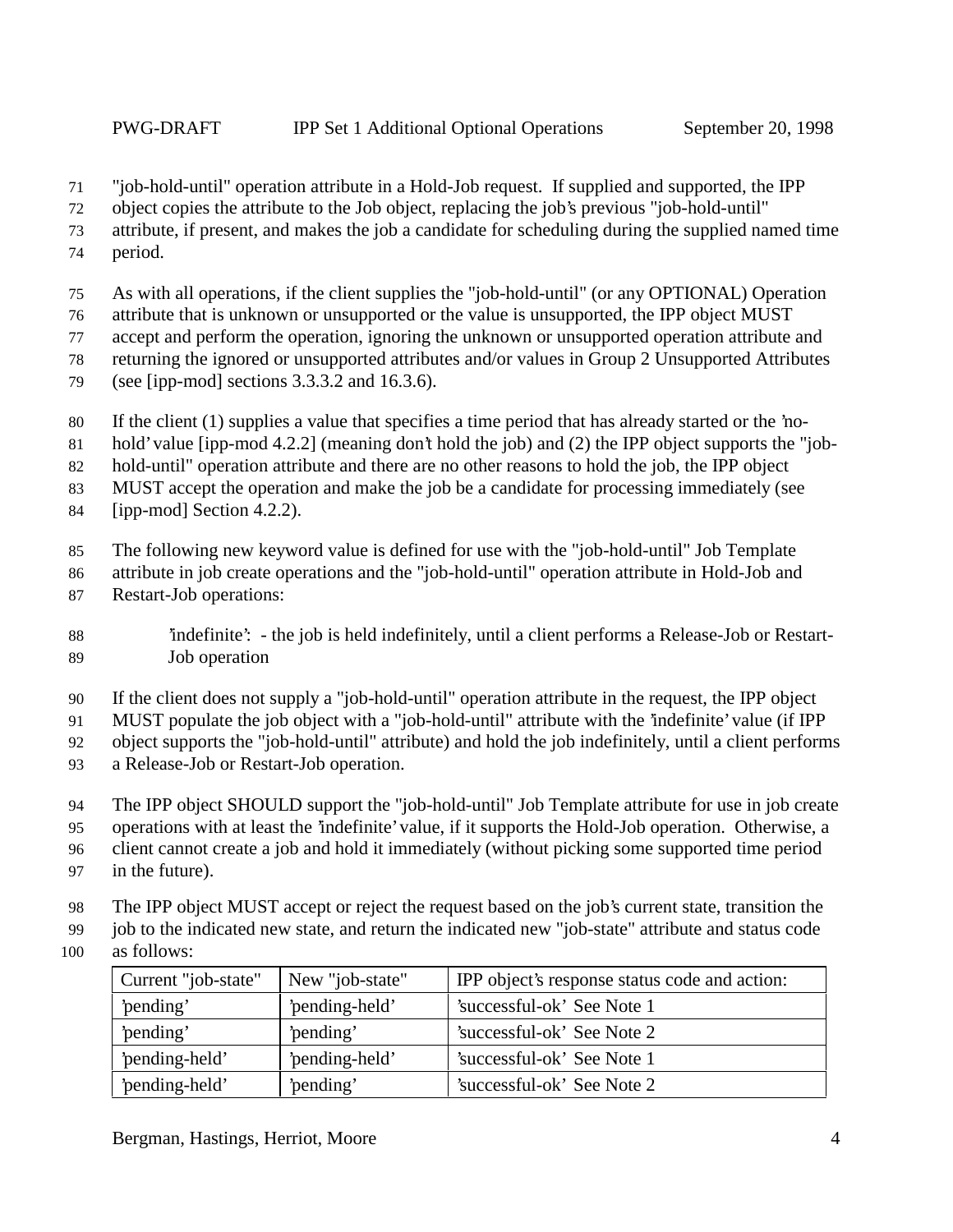| processing'<br>processing'                   |             | 'client-error-not-possible' |
|----------------------------------------------|-------------|-----------------------------|
| 'processing-stopped'<br>'processing-stopped' |             | 'client-error-not-possible' |
| 'completed'                                  | 'completed' | 'client-error-not-possible' |
| 'canceled'                                   | 'canceled'  | 'client-error-not-possible' |
| 'aborted'                                    | 'aborted'   | 'client-error-not-possible' |

Note 1: If the OPTIONAL "job-state-reasons" attribute is supported and if the implementation

 supports multiple reasons for a job to be in the 'pending-held' state, the IPP object MUST add the 'job-hold-until-specified' value to the job's "job-state-reasons" attribute.

Note 2: If the IPP object supports the "job-hold-until" operation attribute, but the specified time

period has already started (or is the 'no-hold' value) and there are no other reasons to hold the job,

the IPP object MUST make the job be a candidate for processing immediately (see [ipp-mod]

Section 4.2.2) by putting the job in the 'pending' state.

Note: In order to keep the Hold-Job operation simple, such a request is rejected when the job is

in the 'processing' or 'processing-stopped' states. If an operation is needed to hold jobs while in

these states, it will be added as an additional operation, rather than overloading the Hold-Job

- operation. Then it is clear to clients by querying the Printer object's "operations-supported" [ipp-
- mod 4.4.13] and the Job object's "job-state" [ipp-mod 4.3.7] attributes which operations are
- possible.

*Access Rights:* The requesting user must either be the submitter of the job or an operator or

administrator of the Printer object (see [ipp-mod] Section 1). Otherwise, the IPP object MUST

reject the operation and return: 'client-error-forbidden', 'client-error-not-authenticated', or 'client-

error-not-authorized' as appropriate.

## **2.2 Release-Job**

This operation allows a client to release a previously held job so that it is again eligible for

scheduling. This operation removes the "job-hold-until" job attribute, if present, from the job

- object that had been supplied in the create or most recent Hold-Job or Restart-Job operation and
- remove its effect on the job.
- If the Hold-Job operation is supported, then the Release-Job operation MUST be supported, and vice-versa.
- If the OPTIONAL "job-state-reasons" attribute is supported, the IPP object MUST remove the
- 'job-hold-until-specified' value from the job's "job-state-reasons" attribute, if present.
- The IPP object MUST accept or reject the request based on the job's current state, transition the

 job to the indicated new state, and return the indicated new "job-state" attribute and status code as follows:

| Current "job-state"   New "job-state" |           | <b>IPP</b> object's response status code and action: |
|---------------------------------------|-----------|------------------------------------------------------|
| pending'                              | 'pending' | 'successful-ok' No effect on the job.                |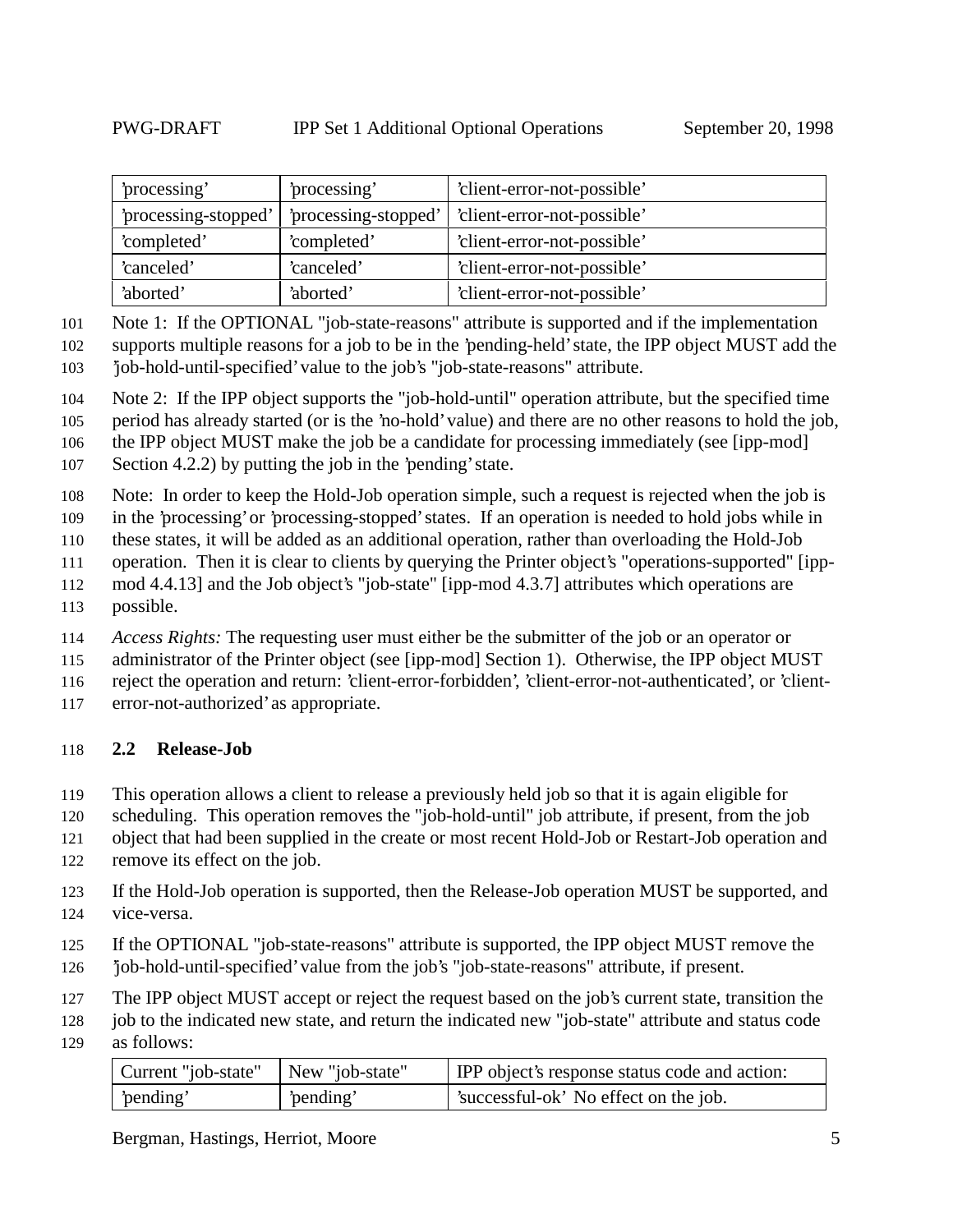| 'pending-held'               | 'pending-held'       | 'successful-ok' See Note 1            |
|------------------------------|----------------------|---------------------------------------|
| 'pending-held'<br>'pending'  |                      | 'successful-ok'                       |
| 'processing'<br>'processing' |                      | 'successful-ok' No effect on the job. |
| 'processing-stopped'         | 'processing-stopped' | 'successful-ok' No effect on the job. |
| 'completed'<br>'completed'   |                      | 'client-error-not-possible'           |
| 'canceled'                   | 'canceled'           | 'client-error-not-possible'           |
| 'aborted'                    | 'aborted'            | 'client-error-not-possible'           |

Note 1: If there are other reasons to keep the job in the 'pending-held' state, such as 'resources-

are-not-ready', the job remains in the 'pending-held' state. Thus the 'pending-held' state is not just

for jobs that have the 'job-hold-until' applied to them, but are for any reason to keep the job from

being a candidate for scheduling and processing, such as 'resources-are-not-ready'. See the "job-

hold-until" attribute ([ipp-mod] Section 4.2.2).

*Access Rights:* The requesting user must either be the submitter of the job or an operator or

administrator of the Printer object. Otherwise, the IPP object MUST reject the operation and

return: 'client-error-forbidden', 'client-error-not-authenticated', or 'client-error-not-authorized' as

appropriate.

#### **2.3 Restart-Job**

This operation allows a client to restart a job that is retained in the queue after processing has

completed. As an implementation option, a job in the 'processing' and/or 'processing-stopped'

states MAY be restarted.

The job is moved to the 'pending' job state and restarts at the beginning on the same IPP Printer

object with the same attribute values. The Job Description attributes that accumulate job

progress, such as "job-impressions-completed", "job-media-sheets-completed", and "job-k-

octets-processed", MUST be reset to 0 so that they give an accurate record of the job from its

 restart point. The job object MUST continue to use the same "job-uri" and "job-id" attribute values.

## **2.3.1 "job-hold-until" (type3 keyword | name(MAX)) operation attribute**

 The client OPTIONALLY supplies this attribute. The IPP object MUST support this operation attribute in a Restart-Job request, if it supports the "job-hold-until" Job template attribute in

create operations. See [ipp-mod] section 4.2.2. Otherwise, the IPP object NEED NOT support

the "job-hold-until" operation attribute in a Restart-Job request. If supplied and supported, the

IPP object copies the attribute to the Job object, replacing the job's previous "job-hold-until"

attribute, if present, and makes the job a candidate for scheduling during the supplied named time

period.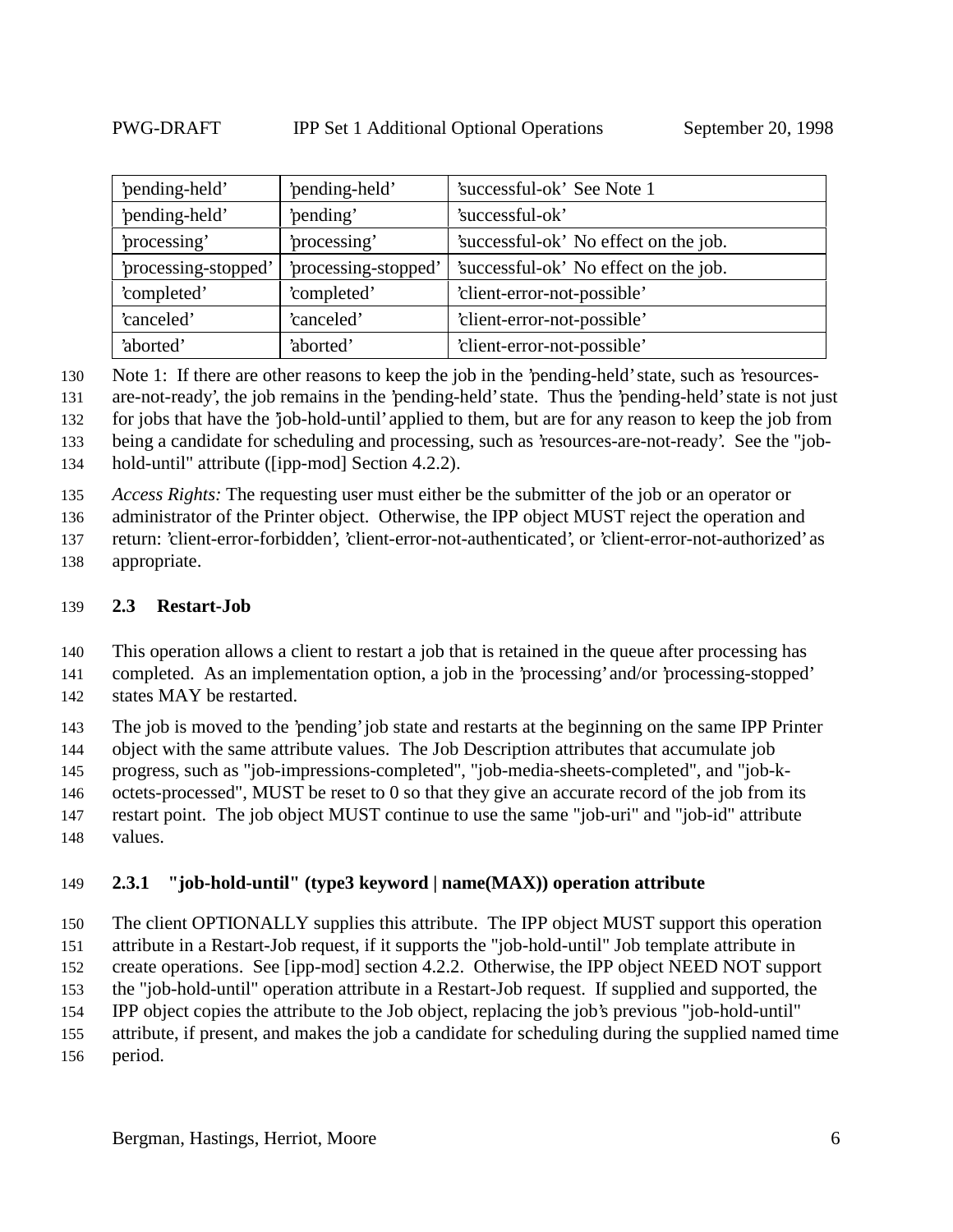157 See Section 2.1.1 for the common semantics of the "job-hold-until" operation attribute for the 158 Hold-Job operation and Restart-Job operation.

159 Note: In the future an OPTIONAL Modify-Job operation may be specified that allows the client

160 to modify other attributes before releasing the restarted job.

- 161 The IPP object MUST accept or reject the request based on the job's current state, transition the
- 162 job (or new job, depending on implementation) to the indicated new state, and return the 163 indicated new "job-state" attribute and status code as follows:

| Current "job-state"                          | New "job-state" | IPP object's response status code and action:    |
|----------------------------------------------|-----------------|--------------------------------------------------|
| 'pending'                                    | 'pending'       | 'client-error-not-possible'.                     |
| 'pending-held'                               | 'pending-held'  | 'client-error-not-possible'.                     |
| 'processing'                                 | 'pending'       | OPTION 1: 'successful-ok' - job is started over. |
|                                              |                 | See Note 1.                                      |
| 'processing'                                 | processing'     | OPTION 2: 'client-error-not-possible'.           |
| 'processing-stopped'<br>'pending'            |                 | OPTION 1: 'successful-ok' - job is started over. |
|                                              |                 | See Note 1                                       |
| 'processing-stopped'<br>'processing-stopped' |                 | OPTION 2: 'client-error-not-possible'.           |
| 'completed'<br>'pending'                     |                 | 'successful-ok' - job is started over.           |
| 'canceled'<br>'pending'                      |                 | 'successful-ok' - job is started over.           |
| 'pending'<br>'aborted'                       |                 | 'successful-ok' - job is started over.           |

164

- 165 Note 1: For OPTION 1, the IPP object SHOULD indicate to clients that a Restart-Job operation
- 166 is possible while the job is in the 'processing' and/or 'processing-stopped' states, by populating the 167 job's "job-state-reasons" attribute with the 'job-restartable' value.
- 168 *Access Rights:* The requesting user must either be the submitter of the job or an operator or

169 administrator of the Printer object. Otherwise, the IPP object MUST reject the operation and

170 return: 'client-error-forbidden', 'client-error-not-authenticated', or 'client-error-not-authorized' as

171 appropriate.

# 172 **3 The Job History concept and additional "job-state-reasons"**

173 This section explains the so-called Printer object's "job-history" that contains the recently

174 completed, canceled, and aborted jobs. This section also specifies the 'job-restartable' value of

175 the "job-state-reasons" Job Description attribute for use with the Restart-Job operations.

## 176 **3.1 The "job history" concept**

- 177 When a job is completed, canceled, or aborted, the IPP Printer object MAY retain the job with its
- 178 document data in a restartable condition using the Restart-Job operation for an implementation-
- 179 defined time period which may be zero seconds. If the IPP object supports the "job-state-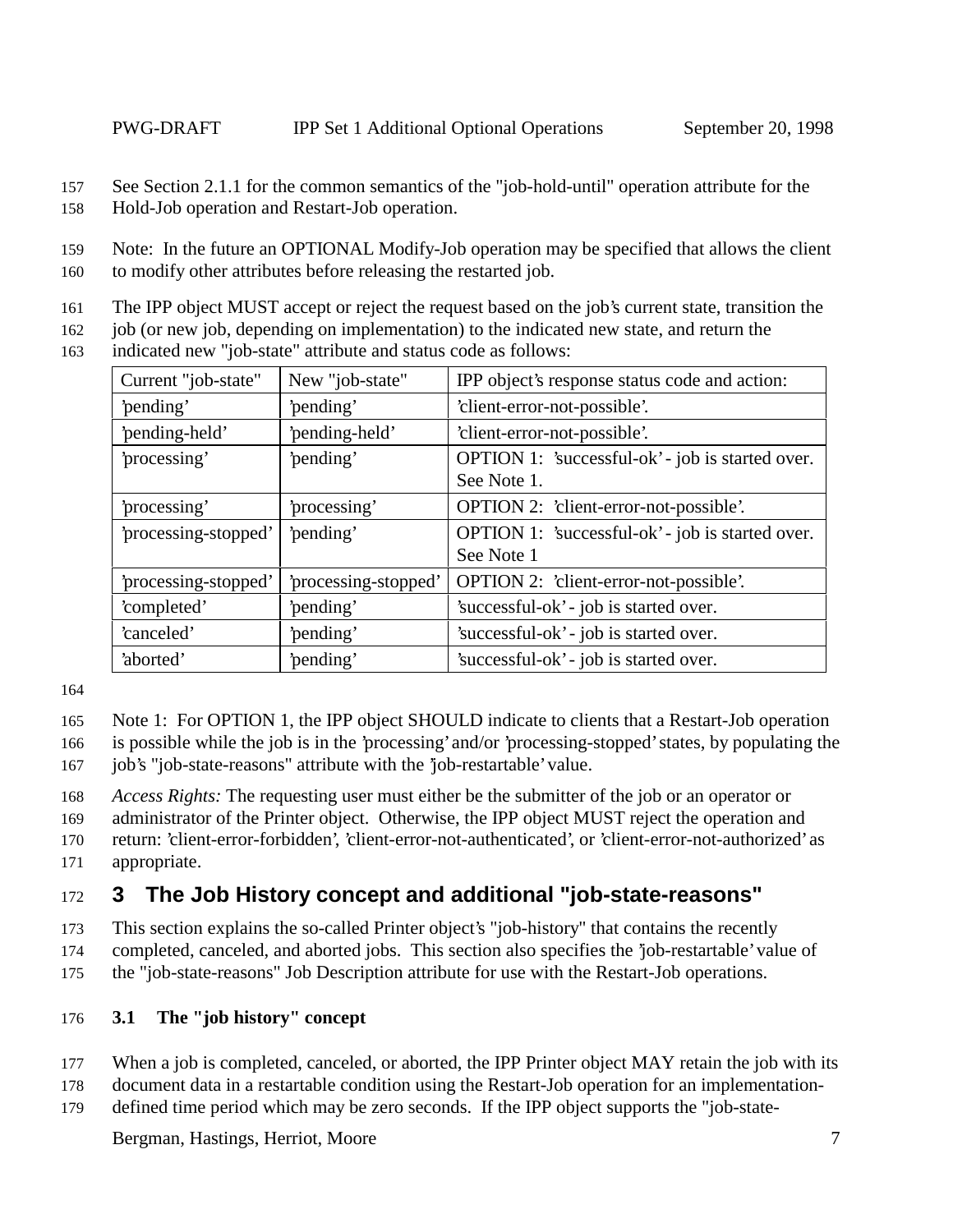- reasons" attribute and the Restart-Job operation, then it SHOULD indicate that such jobs are
- restartable by adding the 'job-restartable' value to the job's "job-state-reasons" attribute (see
- Section 3.2) during that implementation-defined time period.
- After the implementation-defined restartable time period expires, the Printer object deletes the
- document data for the job and the job becomes part of the "job history". The Print object MAY
- also delete any number of the job attributes. Since the job is no longer restartable, the Printer
- object MUST remove the 'job-restartable' value from the job's "job-state-reasons" attribute, if
- supported. Clients are able to query jobs in the Printer object's "job history" using Get-Job-
- Attributes and Get-Jobs operations.
- Subsequently, the IPP Printer removes jobs from its "job history" in an implementation-defined
- manner, such as after a fixed time period (which MAY be zero seconds) or when the number of
- jobs exceeds a fixed number. Thereupon, the job can no longer be queried using the Get-Job-
- Attributes and Get-Jobs operations and the IPP object returns the 'client-error-not-found' or
- 'client-error-gone' as appropriate.

#### **3.2 Add a new 'job-restartable' value to the "job-state-reasons" attribute**

- The following new keyword value is specified for use with the "job-state-reasons" Job
- Description attribute and the Restart-Job operation (see Section 2.3):
- 'job-restartable' This job is currently able to be restarted using the Restart-Job operation. With which job states this values is used depends on implementation, i.e., OPTION 1 vs. OPTION 2 in the job state transition table in Section 2.3. Whenever the IPP object will reject a Restart-Job operation for the job with the 'client-error-not-possible' error status code because the job is not restartable, the IPP object MUST remove this value from the job's "job-state-reasons" attribute.
- 

 For example, after a job is completed (job state is 'completed', 'aborted', or 'canceled), the implementation MAY retain the job in a restartable condition for an implementation- defined time period. When that time elapses, an implementation MAY delete the document data, but MAY retain some or all of the job attributes as a "job history" for an additional implementation-defined time period. During this second time period, the implementation removes the 'job-restartable' value from the job's "job-state-reasons" attribute, since the job can no longer be restarted.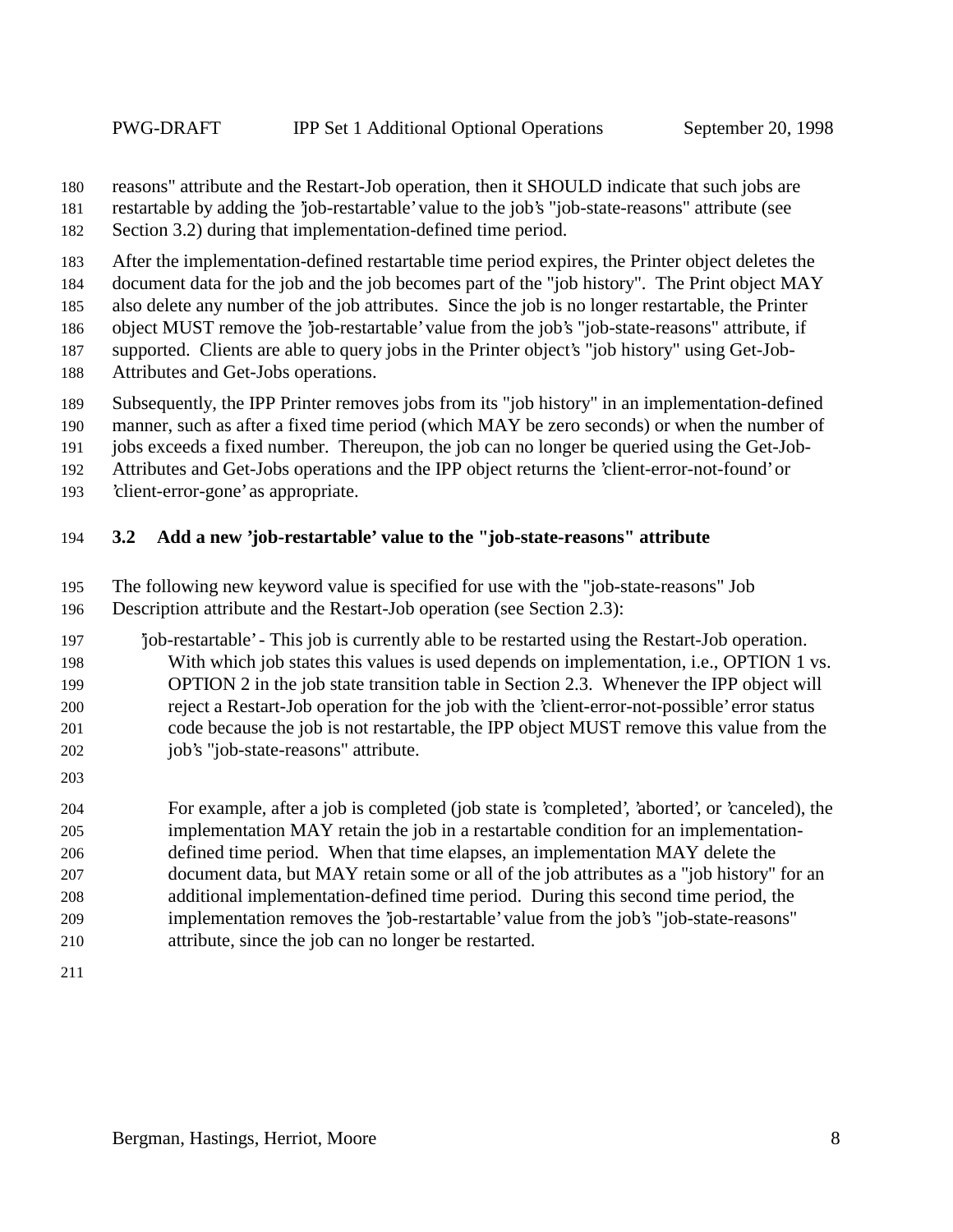PWG-DRAFT IPP Set 1 Additional Optional Operations September 20, 1998

#### **4 Printer operations**

- The printer operations in Set 1 are for use by operators and administrators of each Printer object.
- The following figure is copied from [ipp-mod] with the addition of the following arrow:
- $anx***$
- indicating an additional source of job submission using IPP or any other job submission protocol
- that passes to the device but does NOT pass through the IPP Printer object in question.
- Legend:

```
219
220 ##### indicates a Printer object which is
221 either embedded in an output device or is
222 hosted in a server. The Printer object
223 might or might not be capable of queuing/spooling.
224
225 any indicates any network protocol or direct
226 connect, including IPP
227
228 embedded printer:
229 output device
230 any****>+---------------+
231 O +--------+ | ########### |
232 /|\ | client |------------IPP------------># Printer # |
233 / \setminus +--------+
234 | ########### |
235 +---------------+
236
237 hosted printer:
238 any****>+---------------+
239 O +--------+ ########### | |
240 /|\rangle | client |--IPP--># Printer #-any->| output device |
241 / \ +--------+ # Object # | |
242 ########### +---------------+
243
244
245 any****>+---------------+
246 fan out:
247 +-->| output device |
248 any \langle \text{any} \rangle any \langle \text{any} \rangle any \langle \text{any} \rangle any \langle \text{any} \rangle and \langle \text{any} \rangle and \langle \text{any} \rangle and \langle \text{any} \rangle and \langle \text{any} \rangle and \langle \text{any} \rangle and \langle \text{any} \rangle and \langle \text{any} \rangle and \langle \text{any} \rangle and \langle \text{any} \rangle and \langle \text249 O +--------+ ########### / +---------------+
250 /|\ | client |-IPP-># Printer #--*
251 / \ +--------+ # Object # \ +---------------+
252 ############### any
253 +-->| output device |
254 | \qquad \qquad \vert255 +---------------+
```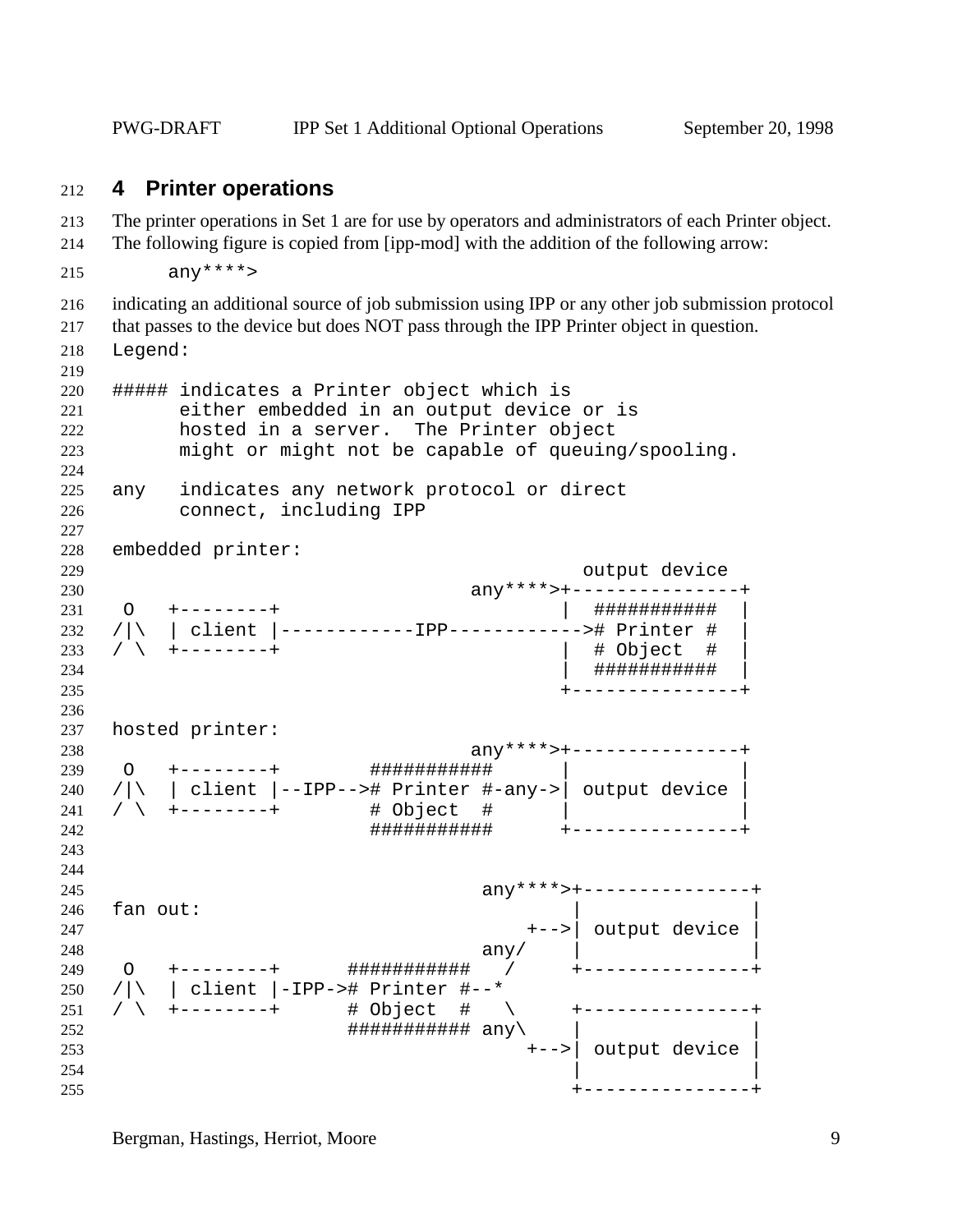|     | <b>PWG-DRAFT</b>                                                                      | <b>IPP Set 1 Additional Optional Operations</b>                                             | September 20, 1998 |  |  |  |
|-----|---------------------------------------------------------------------------------------|---------------------------------------------------------------------------------------------|--------------------|--|--|--|
| 256 | The operation attributes for the Printer operation requests are as follows:-          |                                                                                             |                    |  |  |  |
| 257 | Group 1: Operation Attributes                                                         |                                                                                             |                    |  |  |  |
| 258 |                                                                                       | Natural Language and Character Set:                                                         |                    |  |  |  |
| 259 |                                                                                       | The "attributes-charset" and "attributes-natural-language" attributes as described in       |                    |  |  |  |
| 260 | section $3.1.4.1$ of [ipp-mod].                                                       |                                                                                             |                    |  |  |  |
| 261 |                                                                                       |                                                                                             |                    |  |  |  |
| 262 | Target:                                                                               |                                                                                             |                    |  |  |  |
| 263 |                                                                                       | The "printer-uri" (uri) operation attribute which is the target for this operation as       |                    |  |  |  |
| 264 |                                                                                       | described in section 3.1.5 of [ipp-mod].                                                    |                    |  |  |  |
| 265 |                                                                                       |                                                                                             |                    |  |  |  |
| 266 | <b>Requesting User Name:</b>                                                          |                                                                                             |                    |  |  |  |
| 267 |                                                                                       | The "requesting-user-name" (name(MAX)) attribute SHOULD be supplied by the client           |                    |  |  |  |
| 268 |                                                                                       | as described in section 8.3 of [ipp-mod].                                                   |                    |  |  |  |
| 269 | The operation attributes for the Printer operation responses are as follows:          |                                                                                             |                    |  |  |  |
| 270 | Group 1: Operation Attributes                                                         |                                                                                             |                    |  |  |  |
| 271 | <b>Status Message:</b>                                                                |                                                                                             |                    |  |  |  |
| 272 | In addition to the REQUIRED status code returned in every response, the response      |                                                                                             |                    |  |  |  |
| 273 | OPTIONALLY includes a "status-message" (text) operation attribute as described in     |                                                                                             |                    |  |  |  |
| 274 | section 3.1.6 of [ipp-mod].                                                           |                                                                                             |                    |  |  |  |
| 275 |                                                                                       |                                                                                             |                    |  |  |  |
| 276 | Natural Language and Character Set:                                                   |                                                                                             |                    |  |  |  |
| 277 | The "attributes-charset" and "attributes-natural-language" attributes as described in |                                                                                             |                    |  |  |  |
| 278 |                                                                                       | section $3.1.4.2$ of [ipp-mod].                                                             |                    |  |  |  |
| 279 |                                                                                       |                                                                                             |                    |  |  |  |
| 280 | Group 2: Unsupported Attributes                                                       |                                                                                             |                    |  |  |  |
| 281 |                                                                                       | This is a set of Operation attributes supplied by the client (in the request) that are not  |                    |  |  |  |
| 282 |                                                                                       | supported by the Printer object or that conflict with one another (see sections 3.2.1.2 and |                    |  |  |  |
| 283 | 16).                                                                                  |                                                                                             |                    |  |  |  |
| 284 |                                                                                       |                                                                                             |                    |  |  |  |
| 285 | Group 3: Printer Object Attributes                                                    |                                                                                             |                    |  |  |  |
| 286 | Printer state information:                                                            |                                                                                             |                    |  |  |  |
| 287 |                                                                                       | The Printer object MUST return the "printer-state" [ipp-mod 4.4.10] and, if supported, the  |                    |  |  |  |
| 288 |                                                                                       | "printer-state-reasons" [ipp-mod 4.4.11] attributes in order to indicate the effect of the  |                    |  |  |  |
| 289 | operation on the Printer object.                                                      |                                                                                             |                    |  |  |  |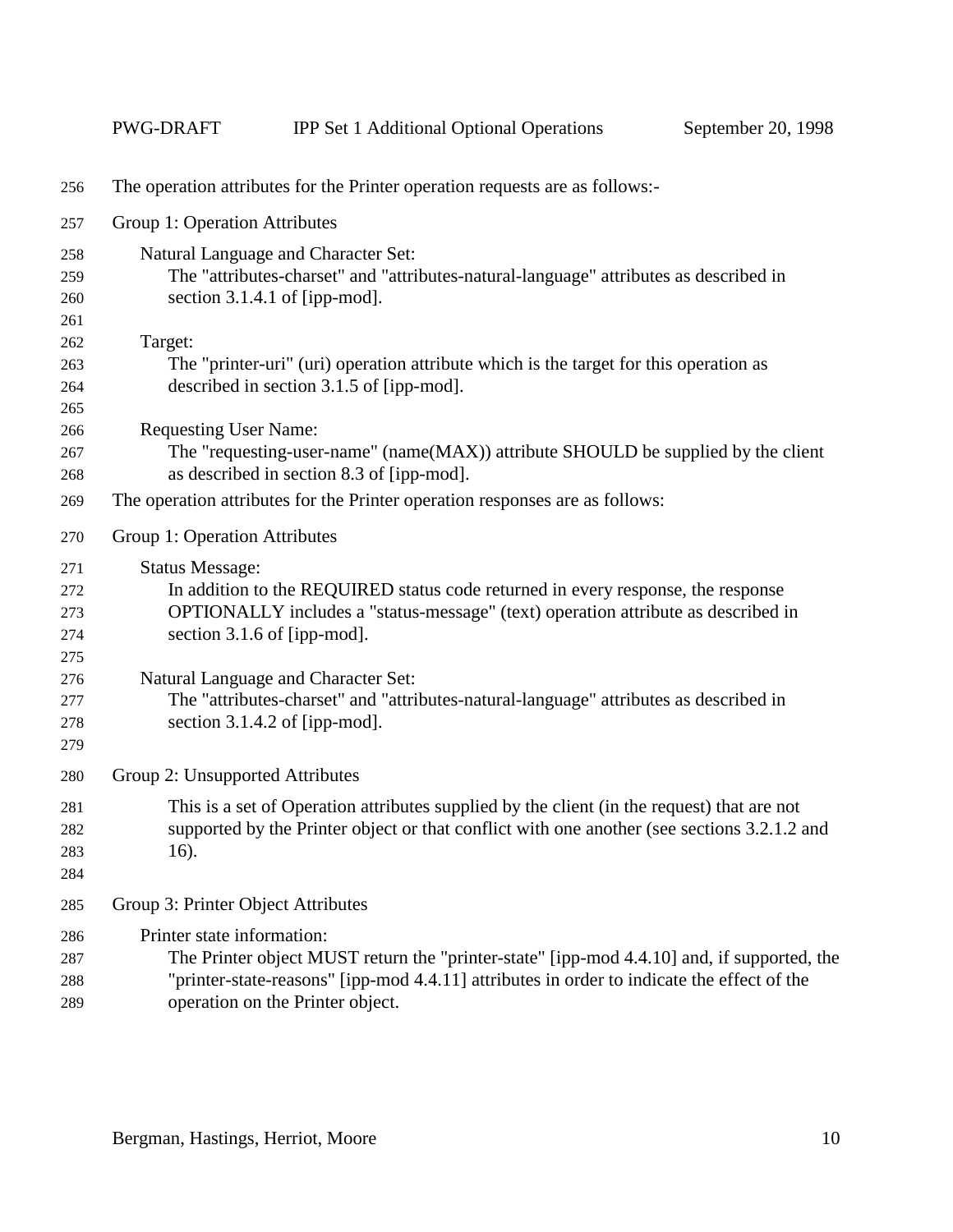#### **4.1 Pause-Printer**

This operation allows a client to stop the Printer object from scheduling jobs on all its devices.

Depending on implementation, the Pause-Printer operation MAY also stop the Printer from

processing the current job or jobs. Any job that is currently being printed is either stopped as

soon as the implementation permits or is completed, depending on implementation. The Printer

object MUST still accept create operations to create new jobs, but MUST prevent any jobs from

entering the 'processing' state.

 If the Pause-Printer operation is supported, then the Resume-Printer operation MUST be supported, and vice-versa.

299 The IPP Printer stops the current job(s) on its device(s) that were in the 'processing' or

'processing-stopped' states as soon as the implementation permits. If the implementation

supports the "printer-state-reasons" attribute and the devices will take appreciable time to stop,

the IPP Printer adds the 'moving-to-paused' value to the Printer object's "printer-state-reasons"

attribute. When the device(s) have all stopped, the IPP Printer transitions the Printer object to the

'stopped' state, removes the 'moving-to-paused' value, if present, and adds the 'paused' value to

the Printer object's "printer-state-reasons" attribute.

When the current job(s) complete that were in the 'processing' state, the IPP Printer transitions

them to the 'completed' state. When the current job(s) stop in mid processing that were in the

'processing' state, the IPP Printer transitions them to the 'processing-stopped' state and, if the

"job-state-reasons" attribute is supported, adds the 'printer-stopped' value to the job's "job-state-

reasons" attribute.

Note: for any jobs that are 'pending' or 'pending-held', the 'printer-stopped' value of the jobs'

"job-state-reasons" attribute also applies. However, the IPP Printer NEED NOT update those

job's "job-state-reasons" attributes and only need return the 'printer-stopped' value when those

- jobs are queried (so-called "lazy evaluation").
- Whether the Pause-Printer operation affects jobs that were submitted to the device from other

sources than the IPP Printer object (see the any\*\*\*> arrow in the figure above) in the same

way that the Pause-Printer operation affects jobs that were submitted to the IPP Printer object

using IPP, depends on implementation, i.e., on whether the IPP protocol is being used as a

- universal management protocol or just to manage IPP jobs, respectively.
- The IPP Printer MUST accept the request in any state, transition the Printer to the indicated new

"printer-state" before returning, and return the indicated "printer-state", "printer-state-reasons",

and status code as follows:

| Current<br>"printer-state" | <b>New</b><br>"printer-state" | "printer-<br>state- | IPP Printer's response status code and action: |
|----------------------------|-------------------------------|---------------------|------------------------------------------------|
|                            | returned                      | reasons"            |                                                |
| 'idle'                     | 'stopped'                     | paused'             | 'successful-ok'                                |
| processing'                | processing'                   | moving-to-          | OPTION 1: 'successful-ok';                     |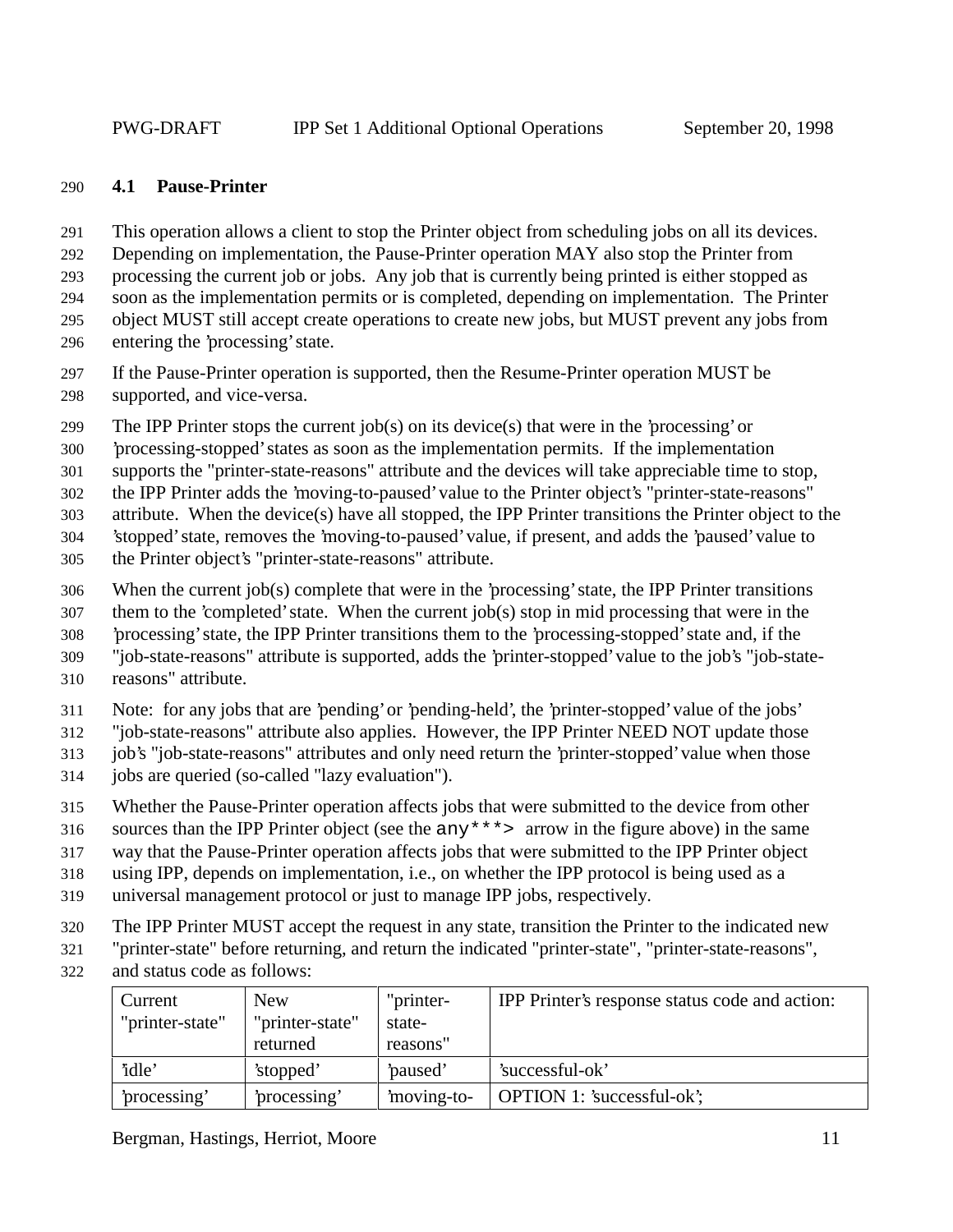|              |           | paused' | Later, when all output has stopped, the "printer-<br>state" becomes 'stopped', and the 'paused' value<br>replaces the 'moving-to-paused' value in the<br>"printer-state-reasons" attribute |
|--------------|-----------|---------|--------------------------------------------------------------------------------------------------------------------------------------------------------------------------------------------|
| 'processing' | 'stopped' | paused' | <b>OPTION 2: 'successful-ok';</b><br>all output stopped immediately                                                                                                                        |
| 'stopped'    | 'stopped' | paused' | 'successful-ok'                                                                                                                                                                            |

323 *Access Rights:* The requesting user must be an operator or administrator of the Printer object.

324 Otherwise, the IPP Printer MUST reject the operation and return: 'client-error-forbidden', 'client-325 error-not-authenticated', or 'client-error-not-authorized' as appropriate.

#### 326 **4.1.1 Add a new 'moving-to-paused' value to the "printer-state-reasons" attribute**

- 327 The following new keyword value is specified for use with the "printer-state-reasons" Printer 328 Description attribute:
- 329 'moving-to-paused': The Printer object's operator or administrator has paused the Printer 330 object using the Pause-Printer operation or other means, but it has not yet stopped 331 producing output. When all the devices stop producing output, the Printer object MUST 332 replace this value with the 'paused' value.

#### 333 **4.2 Resume-Printer**

- 334 This operation allows a client to resume the Printer object scheduling jobs on all its devices. If
- 335 the Printer object supports the "printer-state-reasons" attribute, it MUST remove the 'paused' and
- 336 'moving-to-paused' values from the Printer object's "printer-state-reasons" attribute, if present. If
- 337 there are no other reasons to keep a device paused (such as media-jam), the IPP Printer
- 338 transitions itself to the 'processing' or 'idle' states, depending on whether there are jobs to be
- 339 processed or not, respectively, and the device(s) resume processing jobs.
- 340 If the Pause-Printer operation is supported, then the Resume-Printer operation MUST be
- 341 supported, and vice-versa.
- 342 The IPP Printer removes the 'printer-stopped' value from any job's "job-state-reasons" attributes
- 343 contained in that Printer.
- 344 The IPP Printer MUST accept the request in any state, transition the Printer object to the
- 345 indicated new state, and return the indicated "printer-state" and status code as follows:

| Current         | New "printer-state" | IPP Printer's response status code and action: |
|-----------------|---------------------|------------------------------------------------|
| "printer-state" | returned            |                                                |
| 'idle'          | 'idle'              | 'successful-ok'                                |
| processing'     | processing'         | 'successful-ok'                                |
| 'stopped'       | processing'         | 'successful-ok';                               |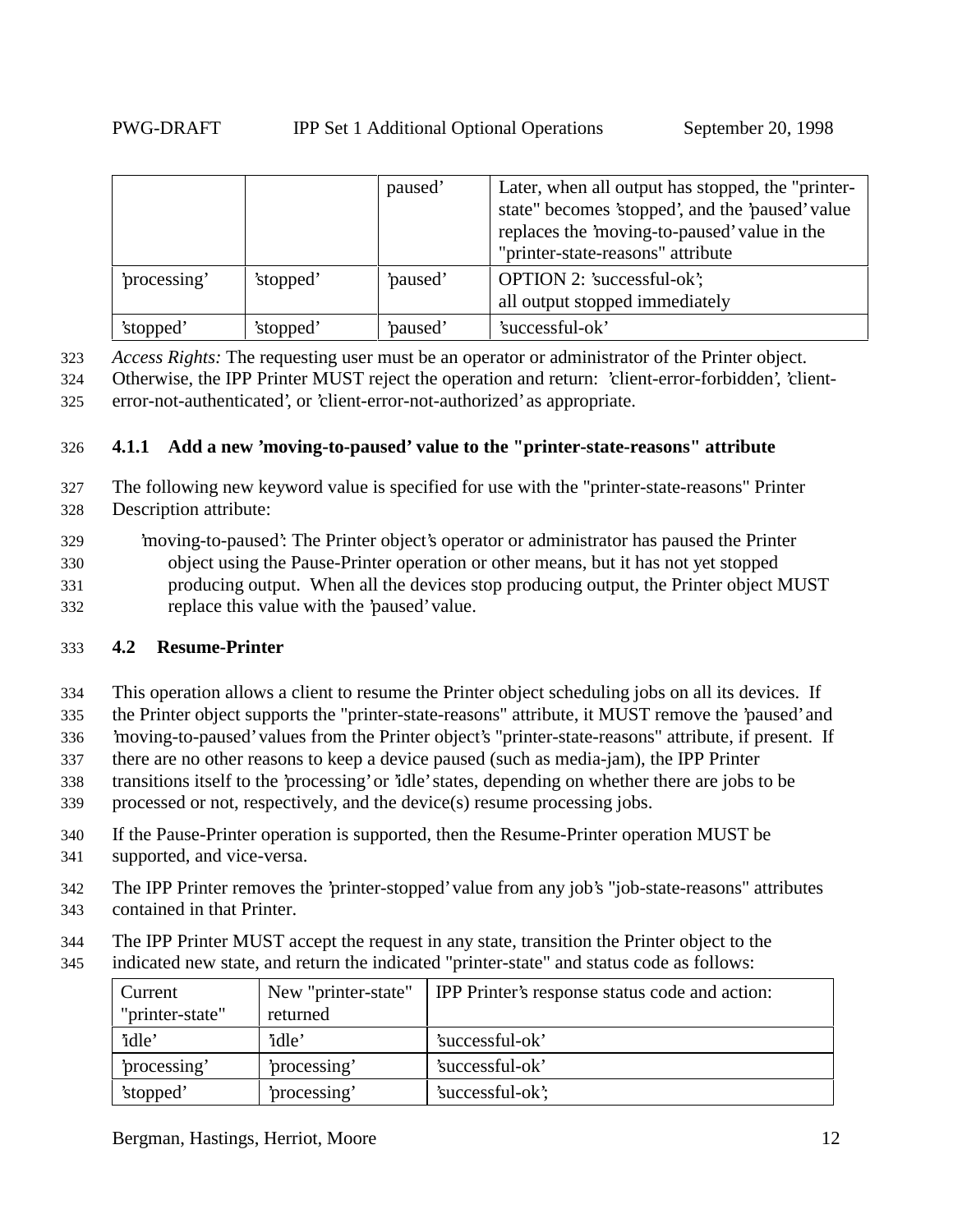|           |        | when there are jobs to be processed     |
|-----------|--------|-----------------------------------------|
| 'stopped' | 'idle' | 'successful-ok';                        |
|           |        | when there are no jobs to be processed. |

*Access Rights:* The requesting user must be an operator or administrator of the Printer object.

Otherwise, the IPP Printer MUST reject the operation and return: 'client-error-forbidden', 'client-

error-not-authenticated', or 'client-error-not-authorized' as appropriate.

#### **4.3 Purge-Jobs**

This operation allows a client to remove all jobs from an IPP Printer object, regardless of their

job states, including jobs in the Printer object's "job-history" (see Section 3.1). After a Purge-

Jobs operation has been performed, a Printer object MUST return no jobs in subsequent Get-Job-

Attributes and Get-Jobs responses (until new jobs are submitted).

Whether the Purge-Jobs (and Get-Jobs) operation affects jobs that were submitted to the device

from other sources than the IPP Printer object (see the any\*\*\*> arrow in the figure in Section

4) in the same way that the Purge-Jobs operation affects jobs that were submitted to the IPP

Printer object using IPP, depends on implementation, i.e., on whether the IPP protocol is being

used as a universal management protocol or just to manage IPP jobs, respectively.

 Note: if an operator wants to cancel all jobs without clearing out the job history, the operator uses the Cancel-Job operation on each job instead of using the Purge-Job operation.

 The Printer object MUST accept this operation in any state and transition the Printer object to the 'idle' state.

*Access Rights:* The requesting user must be an operator or administrator of the Printer object.

 Otherwise, the IPP object MUST reject the operation and return: client-error-forbidden, client-error-not-authenticated, and client-error-not-authorized as appropriate.

## **5 Security Considerations**

For the job operations in Set 1 (Section 2), the requesting user must either be the submitter of the

job or an operator or administrator of the Printer object (see [ipp-mod] Section 1). Otherwise,

the IPP object MUST reject the operation and return: 'client-error-forbidden', 'client-error-not-

authenticated', or 'client-error-not-authorized' as appropriate. See [ipp-mod] Section 8.3 on the

two ways that the client MUST specify the user who is performing each IPP operation.

For the printer operations in Set 1 (Section 4), the requesting user must by an operator or

administrator of the Printer object (see [ipp-mod] Section 1). The means for authorizing an

operator or administrator of the Printer object are not specified in either [ipp-mod] or this

document.